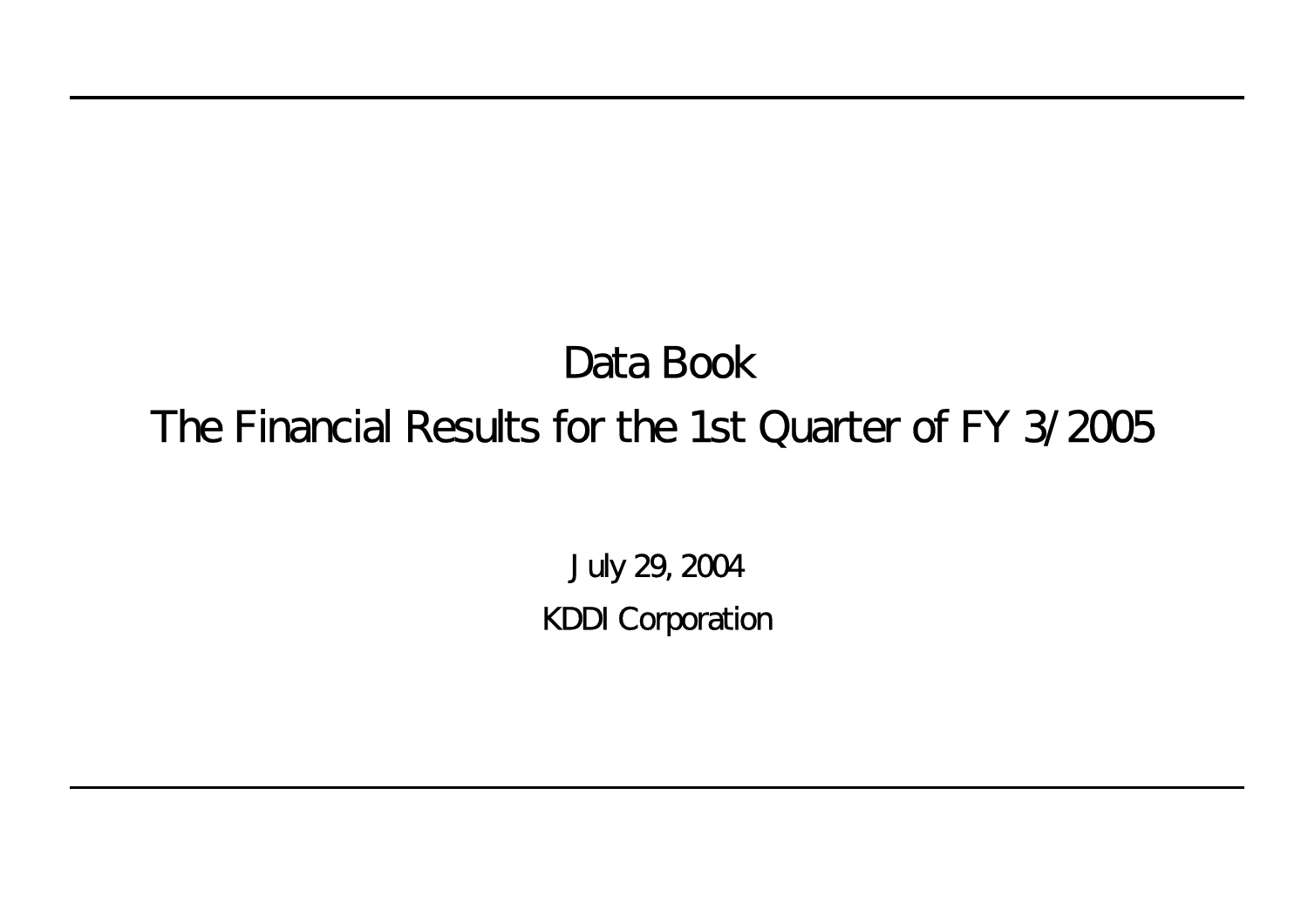|                                    |      |           |                |                          |           |           |         |                        |                          | millions of Yen        |       |
|------------------------------------|------|-----------|----------------|--------------------------|-----------|-----------|---------|------------------------|--------------------------|------------------------|-------|
| Consolidated                       |      |           | <b>FY 3/04</b> |                          |           |           |         | FY 3/05<br>$*2$        |                          |                        |       |
|                                    |      |           | 1H             | 2H                       | Full year |           |         | Full year (E)          |                          | Full year (E) $*3$     |       |
|                                    |      |           |                |                          |           |           |         | Includes the effect of | <b>Effect of selling</b> | Excludes the effect of |       |
|                                    |      | 1Q        |                |                          |           | 1Q        |         | selling PHS business   | PHS business             | selling PHS business   |       |
| <b>Operating revenues</b>          |      | 689,668   | 1,386,560      | 1,459,538                | 2,846,098 |           | 720,075 | 2,899,000              | (83,000)                 | 2,982,000              |       |
| <b>Telecommunications business</b> |      | 557,052   | 1,125,444      | 1,143,282                | 2,268,726 |           | 582,353 | 2,304,000              | (74,000)                 | 2,378,000              |       |
| Voice communications               |      | 371,829   | 743,932        | 725,029                  | 1,468,961 | $*4$      | 359,634 |                        |                          |                        |       |
| Didital data transmission          |      | 143,103   | 297,576        | 337,746                  | 635,322   |           | 185,455 |                        |                          |                        |       |
| <b>Leased circuits</b>             |      | 22,032    | 43,302         | 39,200                   | 82,502    |           | 17,211  |                        |                          |                        |       |
| Other                              |      | 20,088    | 40,634         | 41,307                   | 81,941    |           | 20,052  |                        |                          |                        |       |
| Other business                     |      | 132,616   | 261,116        | 316,256                  | 577,372   |           | 137,722 | 595,000                | (9,000)                  | 604,000                |       |
| <b>Operating income</b>            |      | 85,060    | 158,230        | 133,874                  | 292,105   |           | 89,557  | 309,000                | (11,000)                 | 320,000                |       |
| Ordinary income                    |      | 81,198    | 148,239        | 126,309                  | 274,548   |           | 87,171  | 300,000                | (11,000)                 | 311,000                |       |
| Extraordinary income (loss)        |      | (6, 841)  | (4,766)        | (77, 681)                | (82, 447) |           |         | 29,000                 | 31,000                   | $-2,000$               |       |
| Net income                         |      | 43,932    | 85,855         | 31,170                   | 117,025   |           | 51,663  | 213,000                | 23,000                   | 190,000                |       |
| <b>Total assets</b>                | $*1$ | 2,732,674 | 2,701,108      |                          | 2,639,581 | 2,560,557 |         | N.A.                   | N.A.                     | N.A.                   |       |
| Shareholders' equity               | $*1$ | 943,896   | 987,153        |                          | 1,009,391 |           |         | $1,050,644$ N.A.       | N.A.                     | <b>N.A.</b>            |       |
| Shareholders' equity ratio         | *1   | 34.5%     | 36.5%          |                          | 38.2%     |           |         | 41.0% N.A.             | N.A.                     | N.A.                   |       |
| Shareholders' equity per share     | $*1$ | ¥223,908  | ¥234,270       |                          | ¥239,515  |           |         | ¥249,320 N.A.          | N.A.                     | N.A.                   |       |
| Free cash flows                    |      | 112,708   | 246,818        | 157,414                  | 404,232   |           | 32,855  | 427,000                | 176,000                  | 251,000                |       |
| Depreciation                       |      | 92,248    | 183,255        | 182,445                  | 365,700   |           | 92,013  | 359,000                | (19,000)                 | 378,000                |       |
| Capex (cash flow basis)            |      | 33,766    | 73,810         | 179,447                  | 253,257   |           | 42,128  | 312,000                | (11,000)                 | 323,000                |       |
| <b>EBITDA</b>                      |      | 178,389   | 349,354        | 338,673                  | 688,027   |           | 183,174 | 684,000                | (30,000)                 | 714,000                |       |
| <b>EBITDA</b> margin               |      | 25.9%     | 25.2%          | 23.2%                    | 24.2%     |           | 25.4%   | 23.6%                  |                          |                        | 23.9% |
| Interest bearing debt              | $*1$ | 1,423,561 | 1,298,483      | $\overline{\phantom{m}}$ | 1,179,764 | 1,116,906 |         | 871,000                | (31,000)                 | 902,000                |       |
| Net debt                           | $*1$ | 1,266,028 | 1,134,997      | $\qquad \qquad -$        | 983,246   |           |         | 960,089 N.A.           | N.A.                     | N.A.                   |       |
| Debt / EBITDA Ratio                |      |           |                |                          | $1.7$     |           |         | $1.3$                  |                          |                        | $1.3$ |
| Debt / Equity Ratio                |      | 1.51      | 1.32           |                          | 1.17      |           | 1.06    | 0.75                   | —                        |                        | 0.76  |

**\*1 The figures as of the end of each periods.**

**\*2 Includes the effect of selling PHS business (operated by DDI Pocket Inc.).**

**\*3 Excludes the effect of selling PHS business.**

**\*4 From FY 3/05, KDDI quit disclosing "Telecomunications business" revenues by segment, like "Voice communications","Digital data transmission",**

 **"Leased circuits" and "Other", by its new accounting policy. Those figures for FY 3/05 are as references (only for consolodated basis).**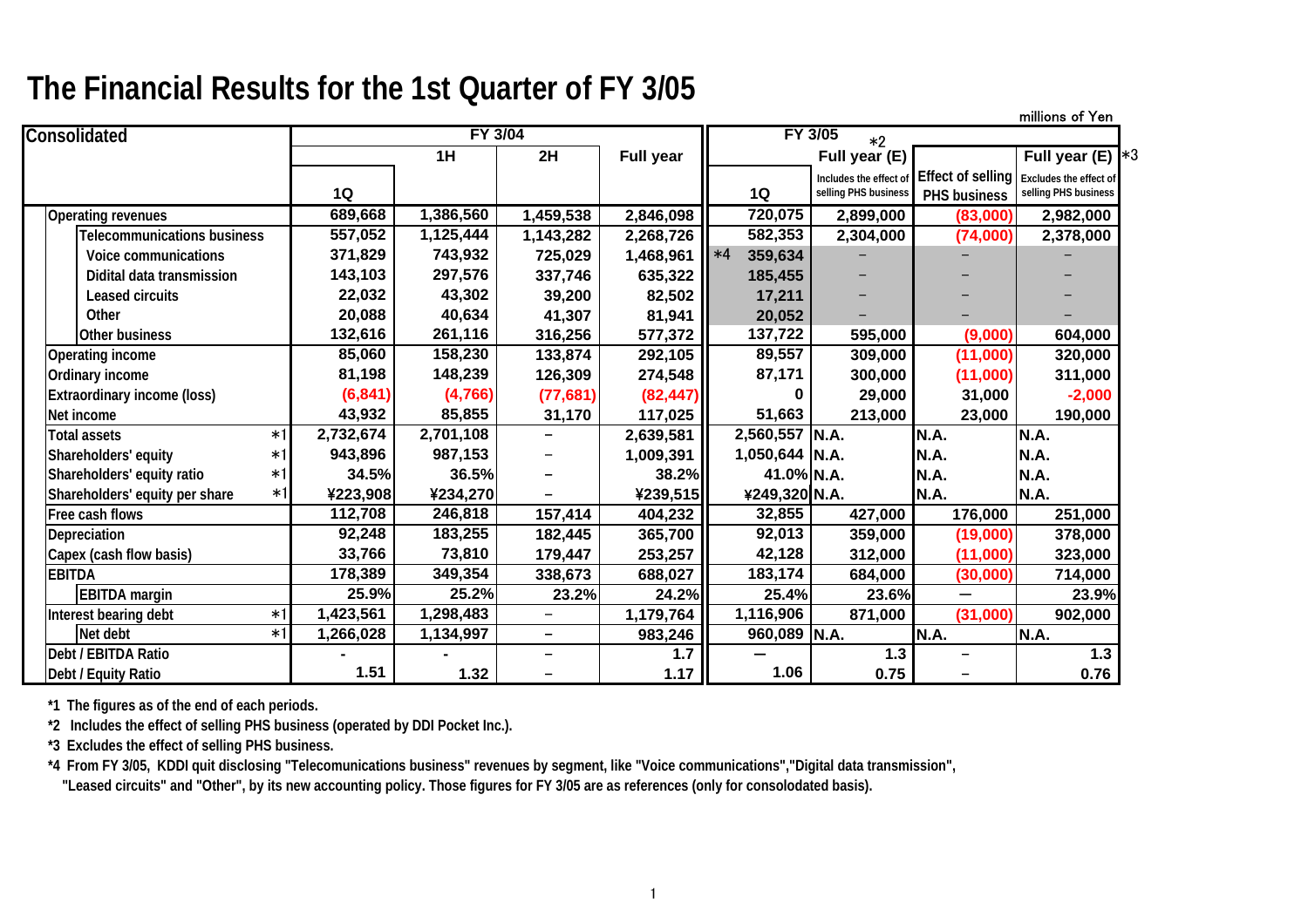|                                    |         |                |         |                  |         | millions of Yen |
|------------------------------------|---------|----------------|---------|------------------|---------|-----------------|
| au Business                        |         | <b>FY 3/04</b> |         |                  |         | FY 3/05         |
|                                    |         | 1H             | 2H      | <b>Full year</b> |         | Full year (E)   |
|                                    | 1Q      |                |         |                  | 1Q      |                 |
| Operating revenues                 | 425,615 | 864,740        | 960,334 | 1,825,074        | 486,229 | 2,007,000       |
| <b>Telecommunications business</b> | 324,179 | 663,898        | 710,234 | 1,374,132        | 377,264 | 1,532,000       |
| Voice communications               | 205,375 | 414,314        | 419,484 | 833,798          | $*1$    |                 |
| Digital data transmission          | 118,786 | 249,537        | 290,715 | 540,253          |         |                 |
| Other                              | 18      | 46             | 35      | 81               |         |                 |
| Other business                     | 101,435 | 200,842        | 250,100 | 450,942          | 108,966 | 475,000         |
| Operating income                   | 64,582  | 128,898        | 110,570 | 239,469          | 79,892  | 279,000         |
| Ordinary income                    | 61,920  | 122,968        | 106,146 | 229,114          | 79,069  | 274,000         |
| <b>Extraordinary income (loss)</b> |         |                |         |                  |         | N.A.            |
| Net income (loss)                  | 35,236  | 70,466         | 59,528  | 129,995          | 46,607  | 165,000         |
| Free cash flows                    | 51,646  | 131,937        | 75,314  | 207,251          | 2,523   | 165,000         |
| Depreciation                       | 45,227  | 91,049         | 93,808  | 184,857          | 50,084  | 202,000         |
| Capex (cash flow basis)            | 16,679  | 41,233         | 119,948 | 161,181          | 26,560  | 200,000         |
| <b>EBITDA</b>                      | 110,021 | 222,098        | 215,553 | 437,651          | 130,586 | 488,000         |
| <b>EBITDA</b> margin               | 25.8%   | 25.7%          | 22.4%   | 24.0%            | 26.9%   | 24.3%           |

**\*1 From FY 3/05, KDDI quit disclosing "Telecomunications business" revenues by segment, like "Voice communications","Digital data transmission", and "Other", by its new accounting policy.**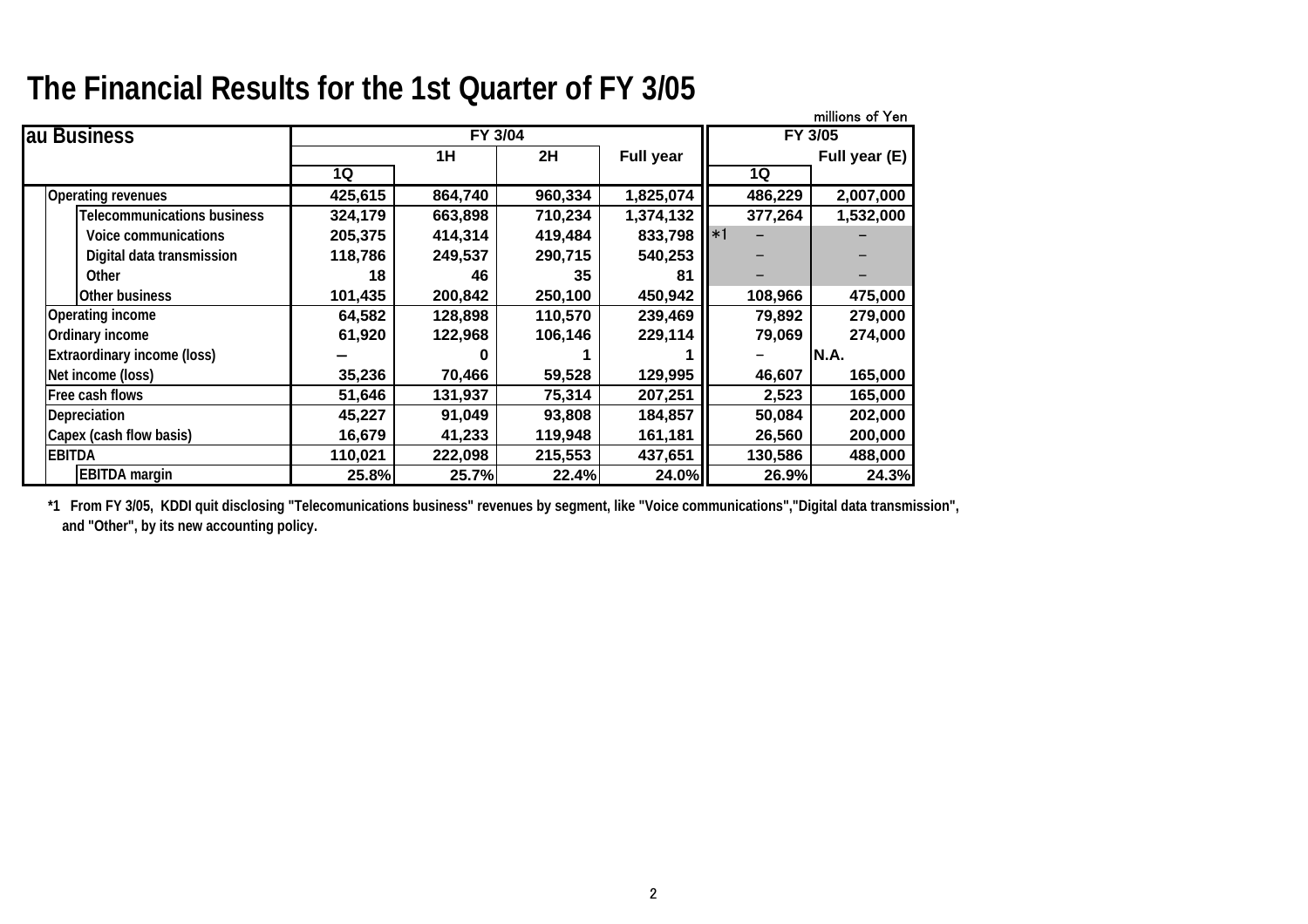|                                     |         |          |           |           |         | millions of Yen |
|-------------------------------------|---------|----------|-----------|-----------|---------|-----------------|
| <b>BBC &amp; Solutions Business</b> |         | FY 3/04  |           |           |         | FY 3/05         |
|                                     |         | 1H       | 2H        | Full year |         | Full year (E)   |
|                                     | 1Q      |          |           |           | 1Q      |                 |
| <b>Operating revenues</b>           | 139,155 | 275,433  | 267,029   | 542,462   | 123,919 | 515,000         |
| <b>Telecommunications business</b>  | 128,447 | 255,237  | 241,774   | 497,010   | 115,834 | 473,700         |
| <b>Other business</b>               | 10,708  | 20,196   | 25,256    | 45,452    | 8,085   | 41,300          |
| Operating income                    | 10,442  | 10,797   | 5,584     | 16,381    | 14      | 3,000           |
| Ordinary income                     | 11,359  | 10,278   | 5,538     | 15,817    | 422     | 3,000           |
| <b>Extraordinary income (loss)</b>  | 0       | (1, 307) | (72, 516) | (73, 823) |         | IN.A.           |
| Net income (loss)                   | 6,542   | 5,208    | (34,011)  | (28, 803) | 876     | 4,000           |
| Free cash flows                     | 16,446  | 39,007   | 35,225    | 74,232    | 8,328   | 1,000           |
| Depreciation                        | 22,701  | 43,611   | 40,509    | 84,120    | 19,853  | 86,000          |
| Capex (cash flow basis)             | 9,579   | 17,099   | 38,026    | 55,126    | 9,286   | 82,000          |
| <b>EBITDA</b>                       | 33,444  | 58,162   | 54,199    | 112,361   | 20,372  | 96,000          |
| <b>EBITDA</b> margin                | 24.0%   | 21.1%    | 20.3%     | 20.7%     | 16.4%   | 18.6%           |

|                                      |        |         |         |                  |                     | millions of Yen |
|--------------------------------------|--------|---------|---------|------------------|---------------------|-----------------|
| <b>BBC &amp; Solutions Business</b>  |        | FY 3/04 |         |                  |                     | FY 3/05         |
| Telecommunications business revenues |        | 1H      | 2H      | <b>Full year</b> |                     | Full year (E)   |
|                                      | 1Q     |         |         |                  | 1Q                  |                 |
| Voice service                        | 84,147 | 166,297 | 154,285 | 320,581          | 70,843              | 288,200         |
| Local call                           | 13,914 | 27,202  | 24,682  | 51,884           | 11,014 $\vert$ N.A. |                 |
| Long distance call                   | 46,969 | 93,174  | 87,504  | 180,678          | 40,457              | N.A.            |
| International call                   | 23,263 | 45,921  | 42,099  | 88,019           | 19,372 N.A.         |                 |
| Data service                         | 43,931 | 88,190  | 86,701  | 174,891          | 45,052              | 184,300         |
| Data transmission                    | 21,816 | 44,124  | 45,158  | 89,282           | 23,111              | 104,200         |
| Frame relay / cell relay             | 4,268  | 8,395   | 7,978   | 16,372           | 4,028 N.A.          |                 |
| <b>Internet</b>                      | 17,265 | 35,187  | 36,886  | 72,073           | 19,008              | IN.A.           |
| Other data transmission              | 283    | 542     | 295     | 837              |                     | 75   N.A.       |
| Leased circuits                      | 12,119 | 23,583  | 20,229  | 43,812           | 11,257              | 36,000          |
| <b>IP-VPN</b>                        | 9,995  | 20,483  | 21,314  | 41,796           | 10,684              | 44,100          |
| <b>Others</b>                        | 369    | 750     | 788     | 1,538            | (61)                | 1,200           |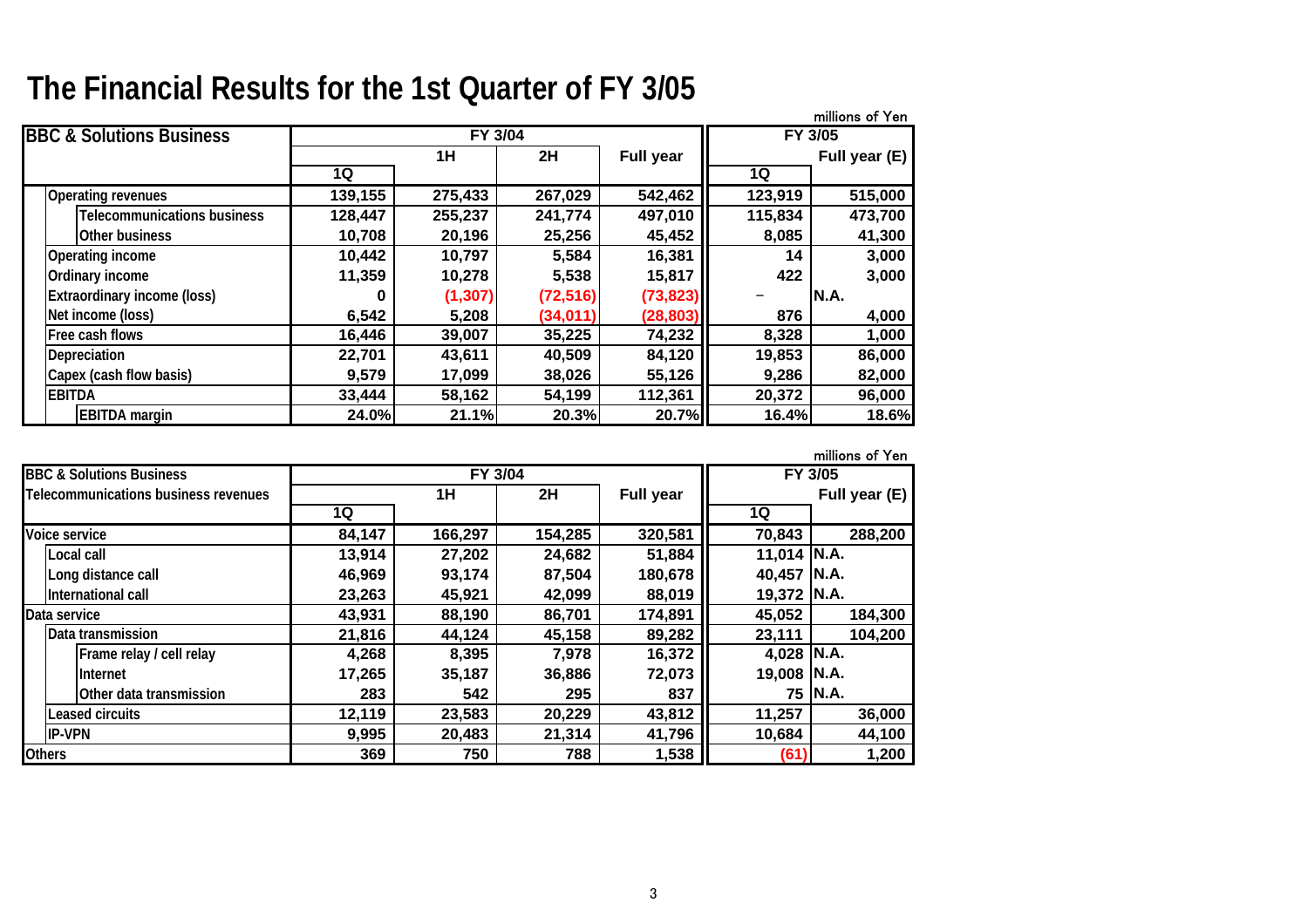| The Financial Results for the 1st Quarter of FY 3/05 |  |
|------------------------------------------------------|--|
|------------------------------------------------------|--|

|                                    |        |                |         |                  |        | millions of Yen |
|------------------------------------|--------|----------------|---------|------------------|--------|-----------------|
| <b>TU-KA Business</b>              |        | <b>FY 3/04</b> |         |                  |        | FY 3/05         |
|                                    |        | 1H             | 2H      | <b>Full year</b> |        | Full year (E)   |
|                                    | 1Q     |                |         |                  | 1Q     |                 |
| <b>Operating revenues</b>          | 72,064 | 141,809        | 134,648 | 276,457          | 61,124 | 254,000         |
| <b>Telecommunications business</b> | 60,171 | 118,542        | 111,892 | 230,435          | 52,455 | 211,000         |
| <b>Voice communications</b>        | 54,477 | 108,350        | 104,626 | 212,976          | $*1$   |                 |
| Digital data transmission          | 5,694  | 10,193         | 7,266   | 17,459           |        |                 |
| Other business                     | 11,892 | 23,266         | 22,756  | 46,022           | 8,669  | 43,000          |
| Operating income                   | 4,701  | 7,884          | 7,506   | 15,390           | 5,691  | 16,000          |
| Ordinary income                    | 3,495  | 5,704          | 5,680   | 11,384           | 4,979  | 14,000          |
| <b>Extraordinary income (loss)</b> | (205)  | 721            | 384     | 1,104            |        | N.A.            |
| Net income                         | 2,478  | 4,871          | 4,186   | 9,057            | 3,430  | 9,000           |
| Free cash flows                    | 11,371 | 27,175         | 27,776  | 54,951           | 11,161 | 52,000          |
| Depreciation                       | 13,455 | 26,763         | 27,064  | 53,827           | 11,616 | 48,000          |
| Capex (cash flow basis)            | 3,129  | 5,467          | 9,246   | 14,713           | 2,016  | 9,000           |
| EBITDA                             | 18,467 | 35,772         | 35,412  | 71,184           | 17,737 | 65,000          |
| <b>EBITDA</b> margin               | 25.6%  | 25.2%          | 26.3%   | 25.7%            | 29.0%  | 25.6%           |

**\*1 From FY 3/05, KDDI quit disclosing "Telecomunications business" revenues by segment, like "Voice communications","Digital data transmission", by its new accounting policy.**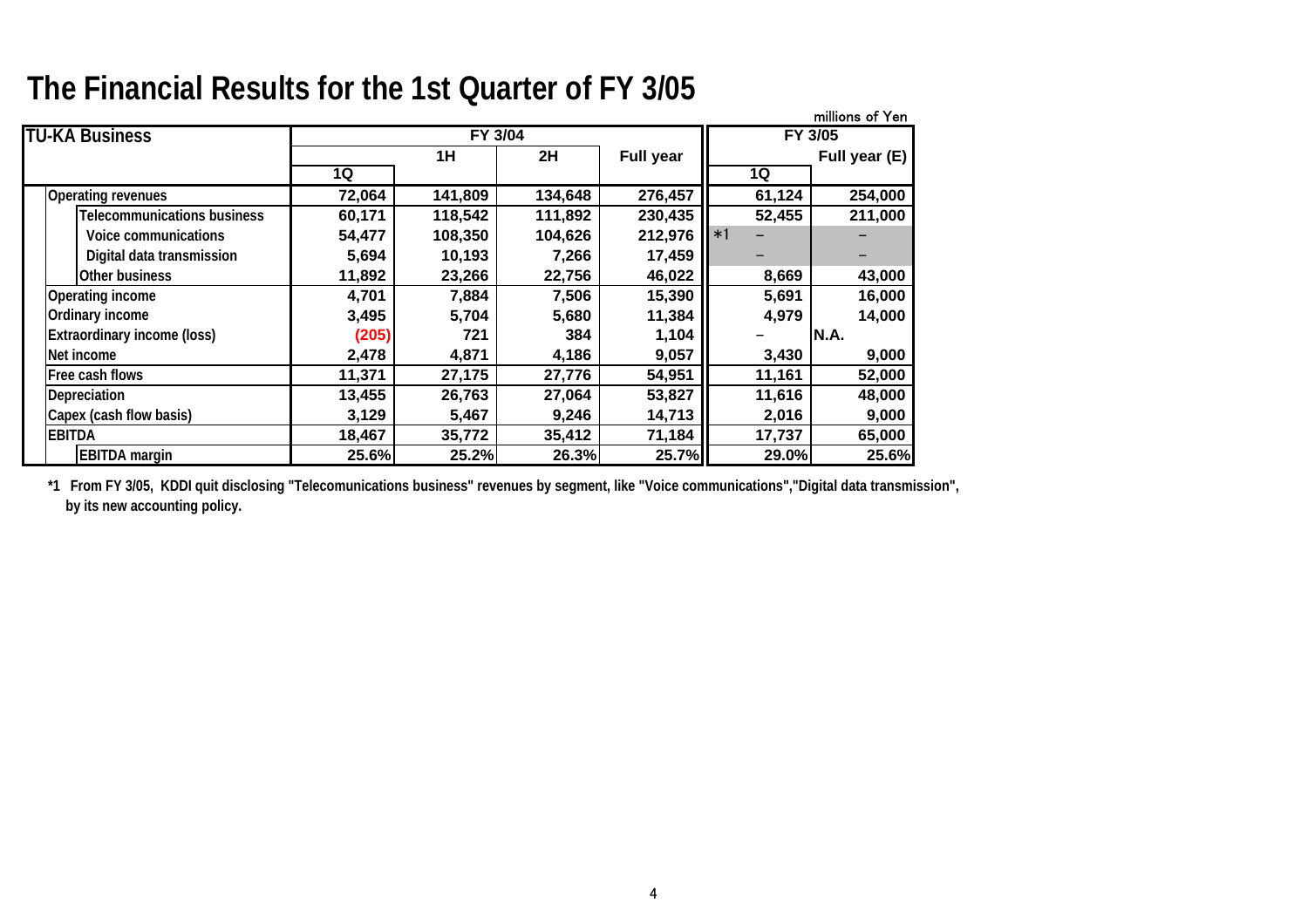|                                    |        |                |        |                  |        |                                                |              | millions of Yen                                                    |
|------------------------------------|--------|----------------|--------|------------------|--------|------------------------------------------------|--------------|--------------------------------------------------------------------|
| <b>Pocket Business</b>             |        | <b>FY 3/04</b> |        |                  |        | FY 3/05<br>*1                                  |              | $*2$                                                               |
|                                    |        | 1H             | 2H     | <b>Full year</b> |        | Half year (E)                                  |              | Full year (E)                                                      |
|                                    | 1Q     |                |        |                  | 1Q     | Includes the effect of<br>selling PHS business | PHS business | Effect of selling   Excludes the effect of<br>selling PHS business |
| <b>Operating revenues</b>          | 48,451 | 95,680         | 88,337 | 184,017          | 44,137 | 181,000                                        | (91,000)     | 181,000                                                            |
| <b>Telecommunications business</b> | 43,974 | 86,831         | 81,576 | 168,407          | 38,719 | 163,000                                        | (82,000)     | 163,000                                                            |
| Other business                     | 4,477  | 8,849          | 6,760  | 15,609           | 5,418  | 18,000                                         | (9,000)      | 18,000                                                             |
| <b>Operating income</b>            | 5,500  | 11,031         | 10,062 | 21,093           | 2,802  | 19,000                                         | (11,000)     | 19,000                                                             |
| Ordinary income                    | 5,089  | 10,075         | 8,936  | 19,010           | 2,571  | 17,000                                         | (10,000)     | 17,000                                                             |
| <b>Extraordinary income (loss)</b> | 273    | 218            | (989)  | (771)            |        | N.A.                                           | N.A.         | N.A.                                                               |
| Net income                         | 5,344  | 10,258         | 8,806  | 19,064           | 2,301  | 17,000                                         | (10,000)     | 17,000                                                             |
| Free cash flows                    | 10,076 | 25,224         | 21,982 | 47,206           | 12,026 | 38,000                                         | (16,000)     | 38,000                                                             |
| Depreciation                       | 9,719  | 19,431         | 19,275 | 38,707           | 9,315  | 38,000                                         | (19,000)     | 38,000                                                             |
| Capex (cash flow basis)            | 3,035  | 4,005          | 8,904  | 12,909           | 2,854  | 18,000                                         | (11,000)     | 18,000                                                             |
| <b>EBITDA</b>                      | 15,413 | 31,092         | 30,271 | 61,363           | 12,258 | 58,000                                         | (30,000)     | 58,000                                                             |
| <b>EBITDA</b> margin               | 31.8%  | 32.5%          | 34.3%  | 33.3%            | 27.8%  | 32.0%                                          |              | 32.0%                                                              |

**\*1 Includes the effect of selling PHS business (operated by DDI Pocket Inc.).**

**\*2 Excludes the effect of selling PHS business.**

|                                    |        |          |         |           |        | millions of Yen |
|------------------------------------|--------|----------|---------|-----------|--------|-----------------|
| <b>Other Businesses</b>            |        | FY 3/04  | FY 3/05 |           |        |                 |
|                                    |        | 1Η       | 2H      | Full year |        | Full year (E)   |
|                                    | 1Q     |          |         |           | 1Q     |                 |
| <b>Operating revenues</b>          | 43,030 | 87,817   | 98,718  | 186,533   | 42,447 | 182,000         |
| <b>Telecommunications business</b> | 27,024 | 54,627   | 54,998  | 109,625   | 26,481 | 103,000         |
| Other business                     | 16,006 | 33,190   | 43,719  | 76,908    | 15,966 | 79,000          |
| Operating income (loss)            | (507)  | (861)    | 1,657   | 797       | 979    | 4,000           |
| Ordinary income (loss)             | (401)  | (1, 170) | 1,253   | 83        | 854    | 3,000           |
| <b>Extraordinary income (loss)</b> | (30)   | 2,249    | (6,956) | (4,707)   |        | 128   N.A.      |
| Net income (loss)                  | (653)  | 642      | (6,072) | (5, 431)  | 204    | 2,000           |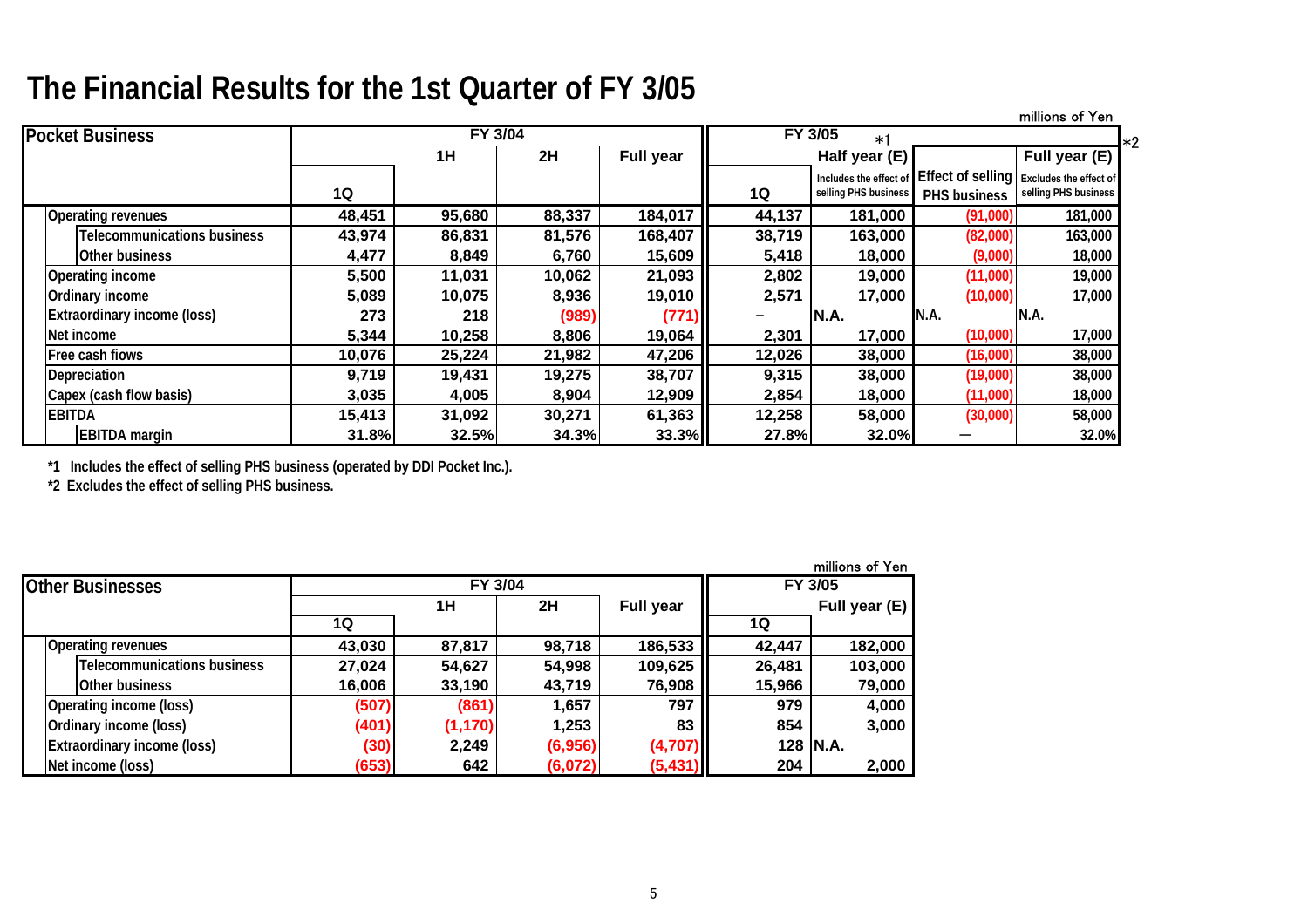## **Mobile Business Data**

| <b>Subscribers</b>         |                                | (Thousand)                    | <b>Jun. 03</b>   | <b>Sep.03</b> | <b>Mar.04</b>    |                  | <b>Jun. 04</b> | <b>Mar.05</b> |
|----------------------------|--------------------------------|-------------------------------|------------------|---------------|------------------|------------------|----------------|---------------|
| lau                        |                                |                               | 14,674           | 15,263        | 16,959           |                  | 17,591         | 19,150        |
|                            | <b>CDMA 1X WIN</b>             |                               |                  |               | 343              |                  |                | 573 N.A.      |
|                            | <b>CDMA1X</b>                  |                               | 8,572            | 10,203        | 13,166           |                  | 14,131         | N.A.          |
|                            | cdmaOne                        |                               | 6,101            | 5,059         | 3,450            |                  | 2,887          | N.A.          |
| <b>TU-KA</b>               |                                |                               | 3,740            | 3,699         | 3,632            |                  | 3,606          | 3,550         |
| E web                      |                                |                               | 13,270           | 13,940        | 15,700           |                  | 16,330         | 17,840        |
|                            | lau                            |                               | 11,534           | 12,164        | 13,886           |                  | 14,520         | 16,000        |
|                            | <b>TU-KA</b>                   |                               | 1,736            | 1,776         | 1,814            |                  | 1,810          | 1,840         |
| Pocket(PHS)                |                                |                               | 2,959            | 2,938         | 2,897            |                  | 2,913          | 3,000         |
|                            | AIR H"                         |                               | 830              | 890           | 990              |                  | 1,060          | 1,300         |
|                            | <b>Data Transmission Users</b> |                               | 1,450            | 1,510         | 1,622            |                  | 1,707 N.A.     |               |
|                            |                                |                               |                  |               |                  |                  |                |               |
| <b>ARPU MOU Churn rate</b> |                                |                               |                  |               | FY 3/04          |                  |                | FY 3/05       |
|                            |                                |                               | 1Q               | 1H            | 2H               | <b>Full year</b> | 1Q             |               |
|                            |                                |                               |                  |               |                  |                  |                | Full year (E) |
| lau                        | <b>ARPU(Total)</b>             | Yen                           | 7,480            | 7,510         | 7,380            | 7,440            | 7,260          | 7,140         |
|                            |                                | Voice                         | 5,930            | 5,920         | 5,690            | 5,800            | 5,540          | 5,340         |
|                            |                                | Data                          | 1,550            | 1,590         | 1,690            | 1,640            | 1,720          | 1,800         |
|                            | <b>CDMA1X</b><br>$*1$          | Yen                           | 8,810            | 8,720         | 8,240            | 8,440            | 7,820 N.A.     |               |
|                            |                                | Voice                         | 6,630            | 6,550         | 6,190            | 6,340            | 5,870 N.A.     |               |
|                            |                                | Data                          | 2,180            | 2,170         | 2,050            | 2,100            | $1,950$ N.A.   |               |
|                            | <b>MOU</b>                     | <b>Minutes</b>                | $\overline{178}$ | 178           | 174              | 176              | 169            | N.A.          |
|                            | Churn rate                     | $(\%)$                        | 1.6              | 1.55          | 1.44             | 1.49             | 1.40           | 1.4           |
| <b>TU-KA</b>               | <b>ARPU</b>                    | Yen                           | 5,150            | 5,100         | 4,930            | 5,020            | 4,690          | 4,710         |
|                            | <b>MOU</b>                     | <b>Minutes</b>                | 150              | 150           | 140              | 145              |                | 133 N.A.      |
|                            | Churn rate                     | $\overline{(\%)}$             | 2.5              | 2.5           | $\overline{2.2}$ | 2.4              | 2.1            | 2.2           |
| Pocket                     | <b>ARPU</b>                    | Yen                           | 4,880            | 4,840         | 4,660            | 4,750            | 4,430          | 4,610         |
| (PHS)                      | <b>NON</b>                     | minutes                       | 189              | 192           | 195              | 193              |                | 201 N.A.      |
|                            | Churn rate                     | $\overline{\left(\% \right)}$ | 2.8              | 2.7           | 2.5              | 2.6              | 2.5            | 2.4           |

\*1 CDMA 1X ARPU includes CDMA 1X WIN ARPU.

\*2 The churn rate estimate of TU-KA for FY 3/05 has been corrected from the figure disclosed on April 28, 2004.

| au EZweb Packet traffic *3               |         | FY 3/04 |           |                  |         |  |  |  |  |  |
|------------------------------------------|---------|---------|-----------|------------------|---------|--|--|--|--|--|
|                                          | 1Q      | 1Η      | 2Н        | <b>Full year</b> | 1Q      |  |  |  |  |  |
|                                          |         |         |           |                  |         |  |  |  |  |  |
| Total packet traffic (million packets)   | 405,065 | 887,349 | 1,087,604 | 1,974,953        | 558,380 |  |  |  |  |  |
| Number of packets per EZweb user per day | 397     | 420     | 464       | 443              | 445     |  |  |  |  |  |

\*3 au Ezweb packet traffic doesn't include the figures for CDMA 1X WIN.

\*2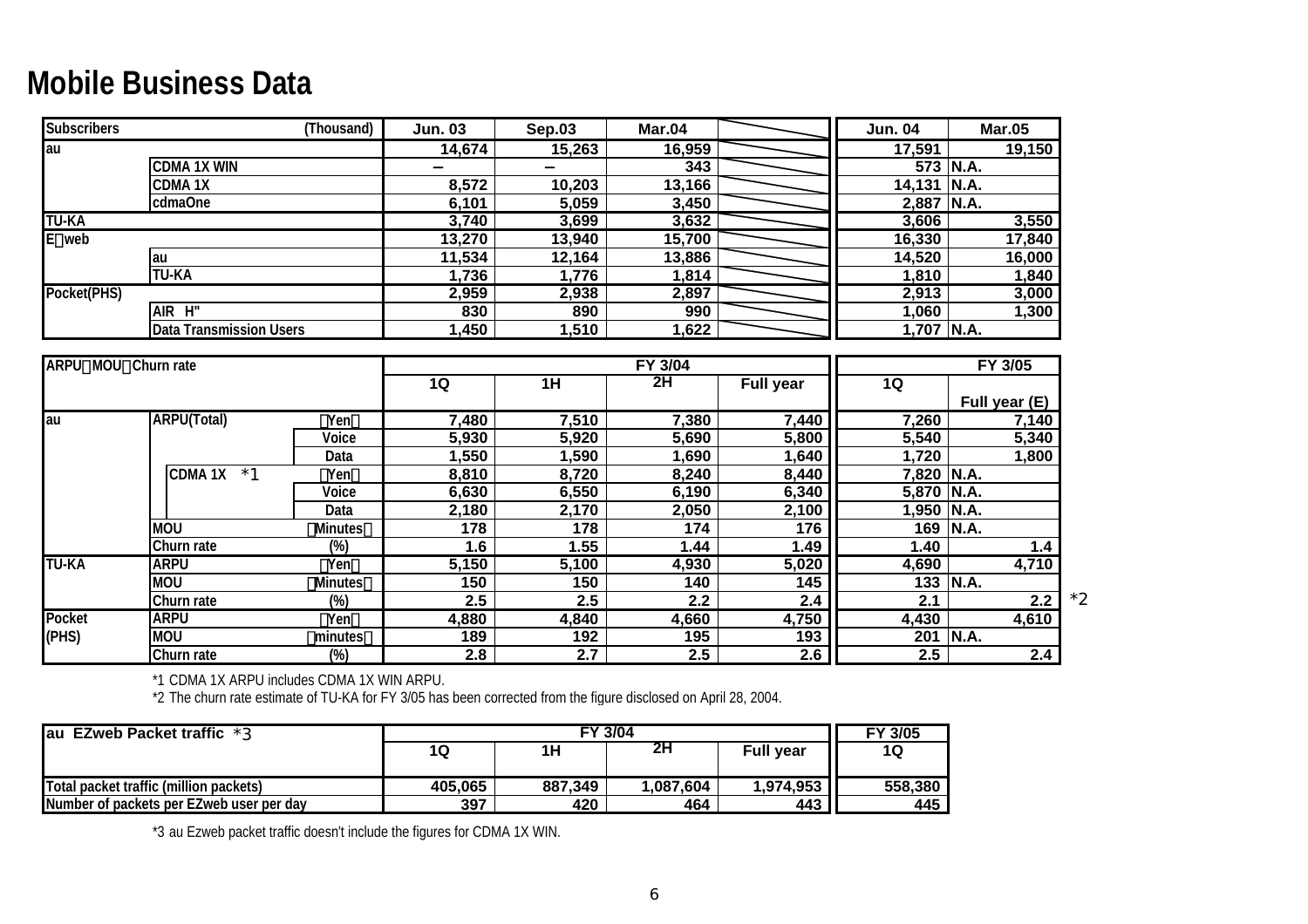# **BBC & Solutions Business Data (1)**

| Number of Active Line            | $*1$       |       |       | FY 3/04 |                  | FY 3/05 |
|----------------------------------|------------|-------|-------|---------|------------------|---------|
|                                  |            |       | 1H    | 2H      | <b>Full year</b> |         |
|                                  |            | 1Q    |       |         |                  | 1Q      |
| Voice Domestic Active Line       | (Thousand) | 8,551 | 8,493 | 8,195   | 8,344            | 7,941   |
| Voice Internatioinal Active Line | (Thousand) | 694   | 687   | 640     | 663              | 594     |

**FY 3/04 FY 3/05** \*1 "Active line" means the number of fixed lines that had made one call at least per month

**(The figures are monthly average.)** 

| <b>Other Service lines</b> |                                  |    |            |       | 9/03  | 3/04  | 6/04  |           |
|----------------------------|----------------------------------|----|------------|-------|-------|-------|-------|-----------|
| <b>DION</b>                |                                  |    | (Thousand) | 2,430 | 2,489 | 2,687 | 2,760 |           |
|                            | <b>ADSL</b>                      |    | (Thousand) | 662   | 777   | 1,109 | 1,251 |           |
| <b>FTTH</b>                |                                  |    | (Thousand) | -     |       | 23    | 43    |           |
|                            | <b>KDDI Hikari Plus</b>          |    | (Thousand) | -     |       |       | 28    |           |
|                            | KDDI Internet (for corporations) |    | (Thousand) | 23    | 25    | 31    | 33    |           |
| <b>FR/CR</b>               |                                  | *つ | (Thousand) | 26    | 22    | 15    | 13    | *2 Make a |
| <b>IP-VPN</b>              |                                  | *2 | (Thousand) | 58    | 62    | 65    | 64    |           |

**(Thousand) 26 22 15 13** \*2 Make a count of each access lines.

| <b>ARPU for Fixed Line</b>       |     |       |       | FY 3/05 |       |                  |       |
|----------------------------------|-----|-------|-------|---------|-------|------------------|-------|
|                                  |     |       |       | 1H      | 2H    | <b>Full year</b> |       |
|                                  |     |       | 1Q    |         |       |                  | 1Q    |
| Voice Domestic Active Line       | $*$ | (Yen) | 1,830 | 1.760   | 1,660 | 1.710            | 1,520 |
| Voice Internatioinal Active Line | *4  | (Yen) | 4.210 | 4,130   | 3.980 | 4.060            | 3,860 |
| DION included ADSL               | *5  | (Yen) | 1,990 | 2,010   | 2,030 | 2,020            | 1,950 |

 **(Yen) 1,830 1,760 1,660 1,710 1,520** \*3 ARPU does not include, DDL-direct, free call DX/S, DOD and interconnection revenue. **(Yen) 4,210 4,130 3,980 4,060 3,860** \*4 ARPU does not include DDL-direct, Super World Card and international mobile calls. **(Yen) 1,990 2,010 2,030 2,020 1,950** \*5 ARPU in relation to the ISP connection revenue.

#### **Myline Registration Shares**

|                  |                              | 6/03  | 9/03         | 3/04  | 6/04  |
|------------------|------------------------------|-------|--------------|-------|-------|
| <b>KDDI</b>      | Local                        | 13.3% | 13.3%        | 13.4% | 13.2% |
|                  | In-prefecture Long Distance  | 16.3% | 16.4%        | 16.5% | 16.2% |
|                  | Out prefecture Long Distance | 20.5% | <b>20.5%</b> | 20.4% | 20.1% |
|                  | <b>International</b>         | 24.7% | <b>24.6%</b> | 24.3% | 23.8% |
| <b>NTT Group</b> | lLocal                       | 73.5% | <b>73.4%</b> | 72.4% | 72.5% |
|                  | In-prefecture Long Distance  | 66.0% | 65.9%        | 65.6% | 65.9% |
|                  | Out prefecture Long Distance | 57.3% | 57.6%        | 57.5% | 58.0% |
|                  | <b>International</b>         | 53.7% | 53.9%l       | 53.9% | 54.3% |
| <b>Others</b>    | Local                        | 13.2% | 13.3%        | 14.2% | 14.3% |
|                  | In-prefecture Long Distance  | 17.7% | 17.7%        | 17.9% | 17.9% |
|                  | Out prefecture Long Distance | 22.2% | <b>21.9%</b> | 22.1% | 21.9% |
|                  | International                | 21.6% | 21.5%        | 21.8% | 21.9% |